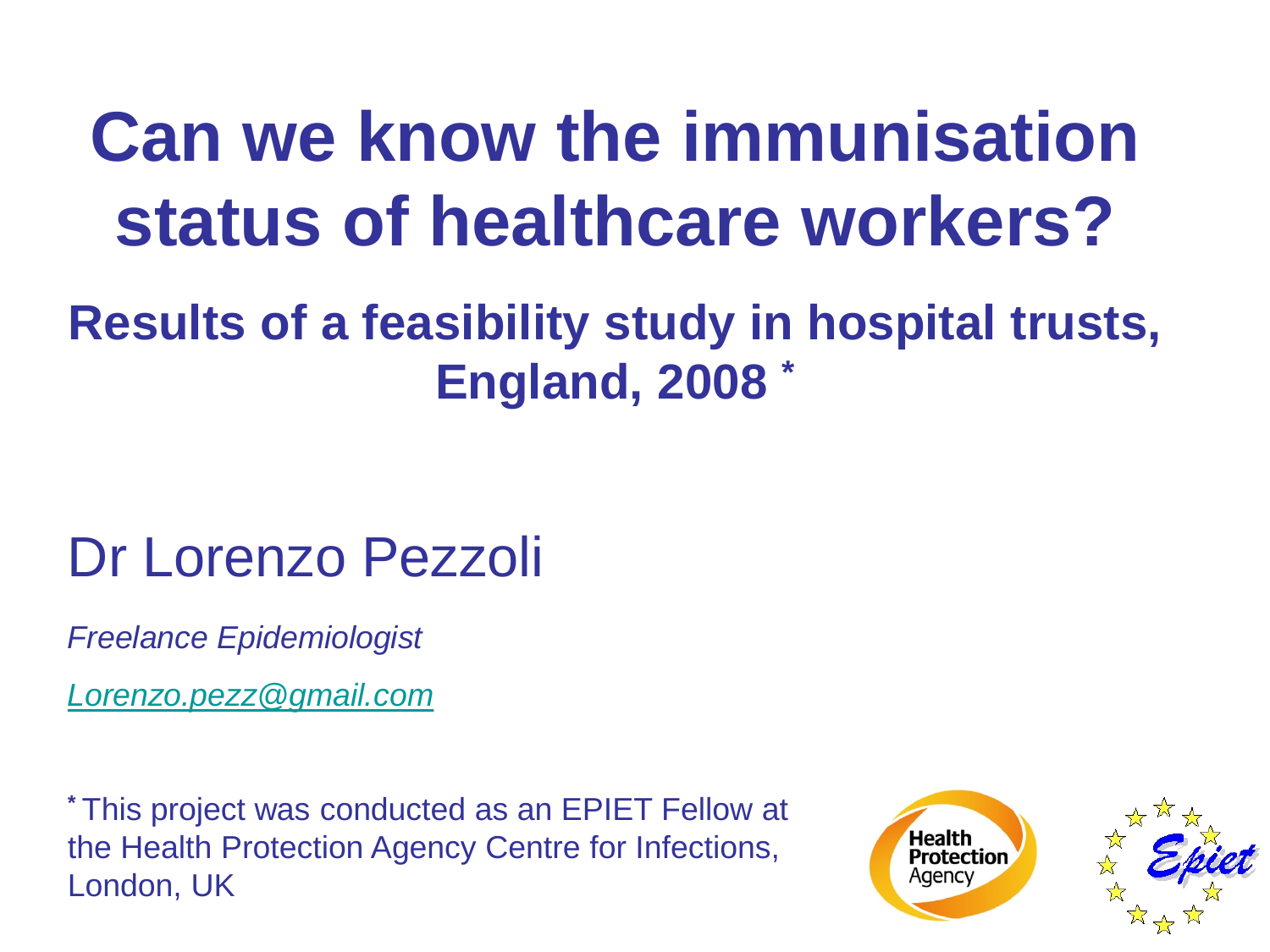## Introduction

■ Health Care Worker (HCW) immunizations are important Patients health Staff health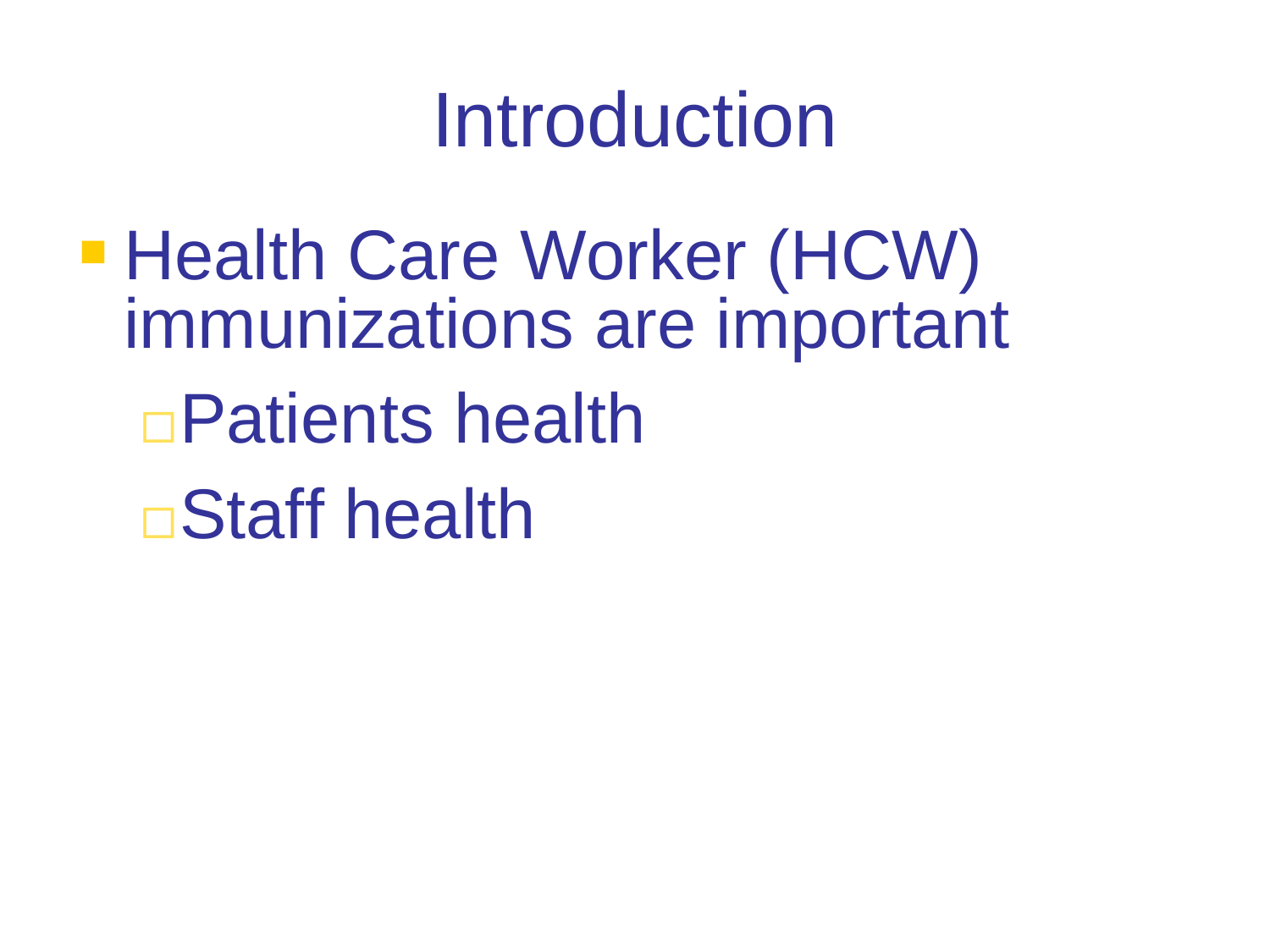## Recommendation

- **In England, the Department of** Health recommends to vaccinate HCWs:
	- □ Against diseases normally included in the routine schedule: MMR and DTAP/IPV
	- Plus seasonal influenza, tuberculosis, hepatitis B**,** and varicella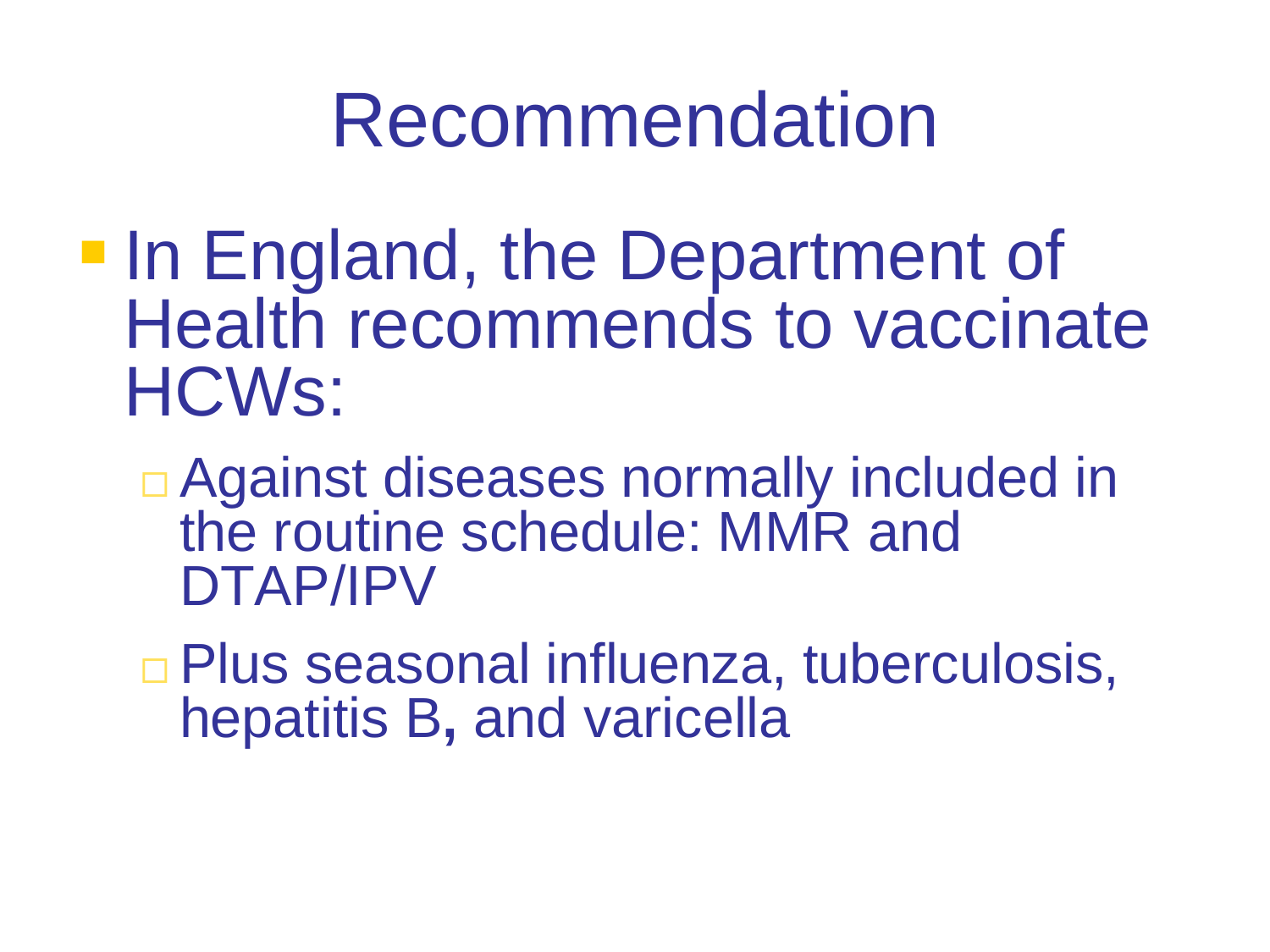# Uptake unsatisfactory in HCWs

### **England**

- □ 13.4% flu vaccine uptake in HCWs after the 2007/2008 season
- □ 7% MMR uptake after two mumps incidents in hospital setting (Williams et al. J Hosp Infect. 2010 Sep;76(1):91-2)
- □ Patients exposed to chickenpox by infected healthcare workers (Health Protection Report, August 2008)
- □ Measles outbreaks reported outbreaks being reported from nurseries, schools, hospitals – including healthcare staff (Health Protection Report, May 2008)

#### **Elsewhere**

- □ Vaccination levels among health care workers generally low in 2007/2008 in 11 EU countries (Blank et al. J Infect 2009 58(6): 446-458)
- $\Box$  In Italy, vaccination coverage is high but not yet satisfactory for hepatitis B and is absolutely insufficient for influenza (Prato et al. Expert Rev Vaccines 2010 9(3): 277-283.

......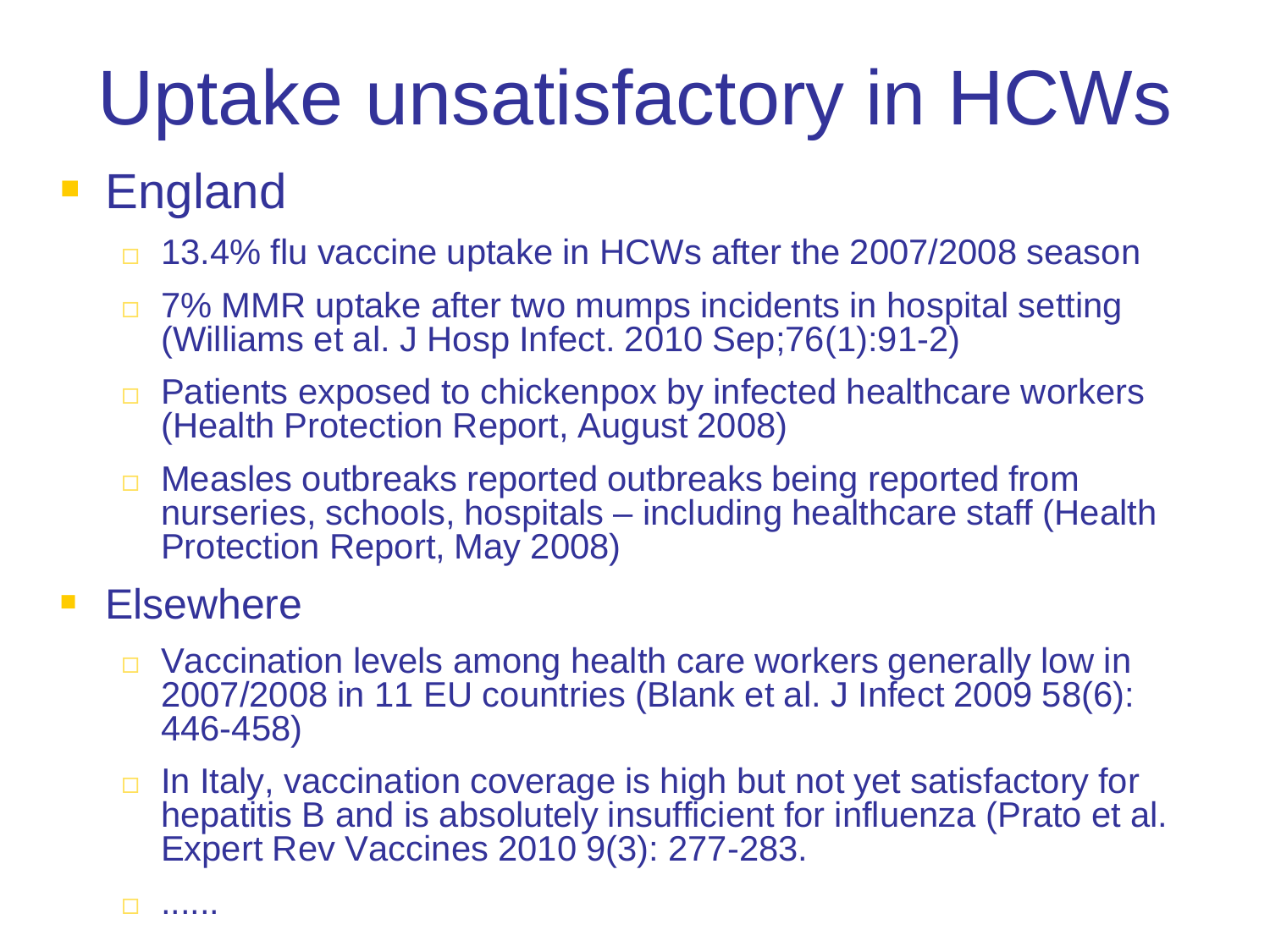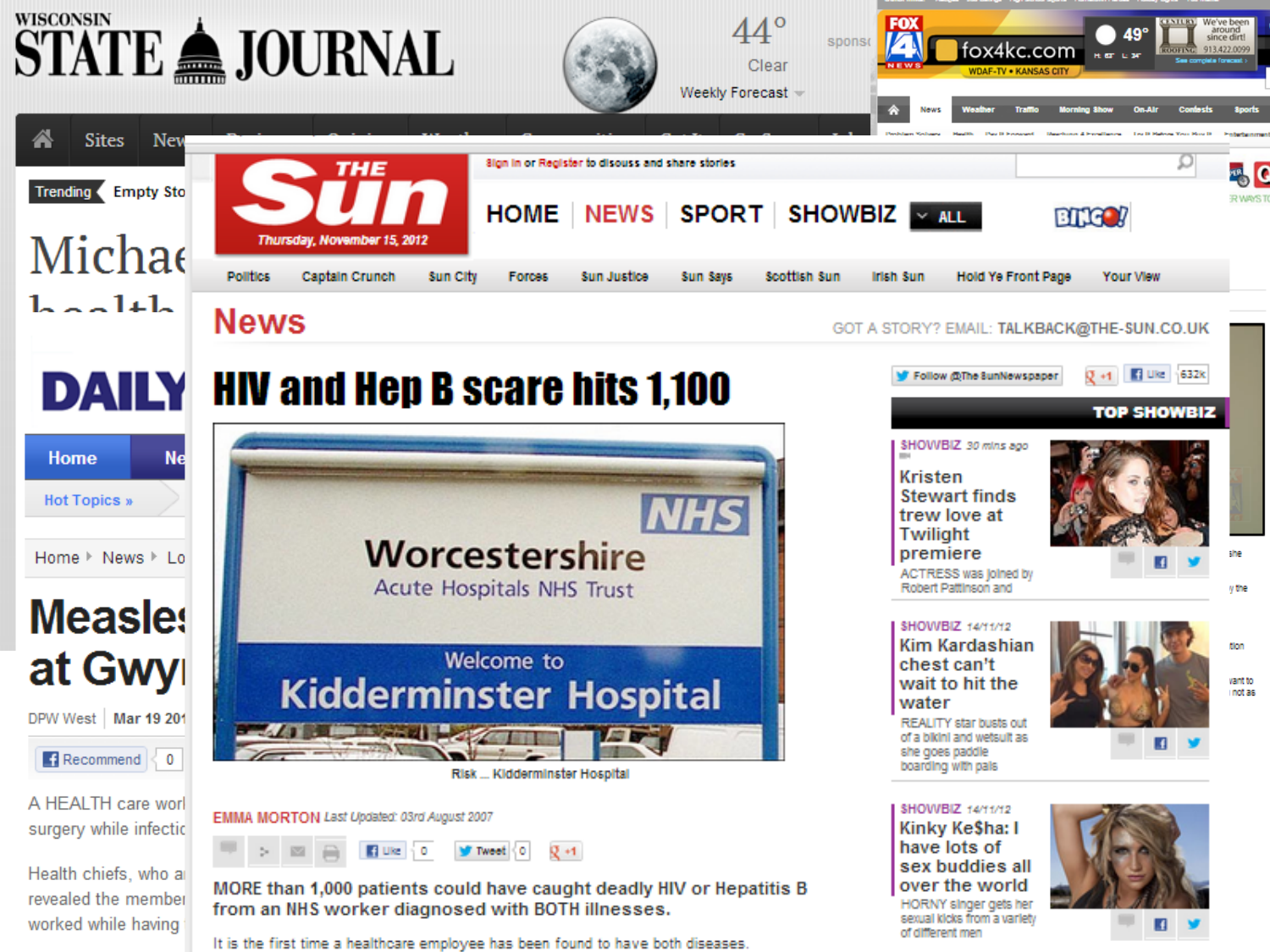# Monitoring vaccine uptake in **HCWs**

**In England, there is a national** surveillance system to measure influenza vaccine uptake in HCWs

 *But what about the other vaccines recommended for HCWs?* 

**No national surveillance system to** measure general vaccine uptake in HCWs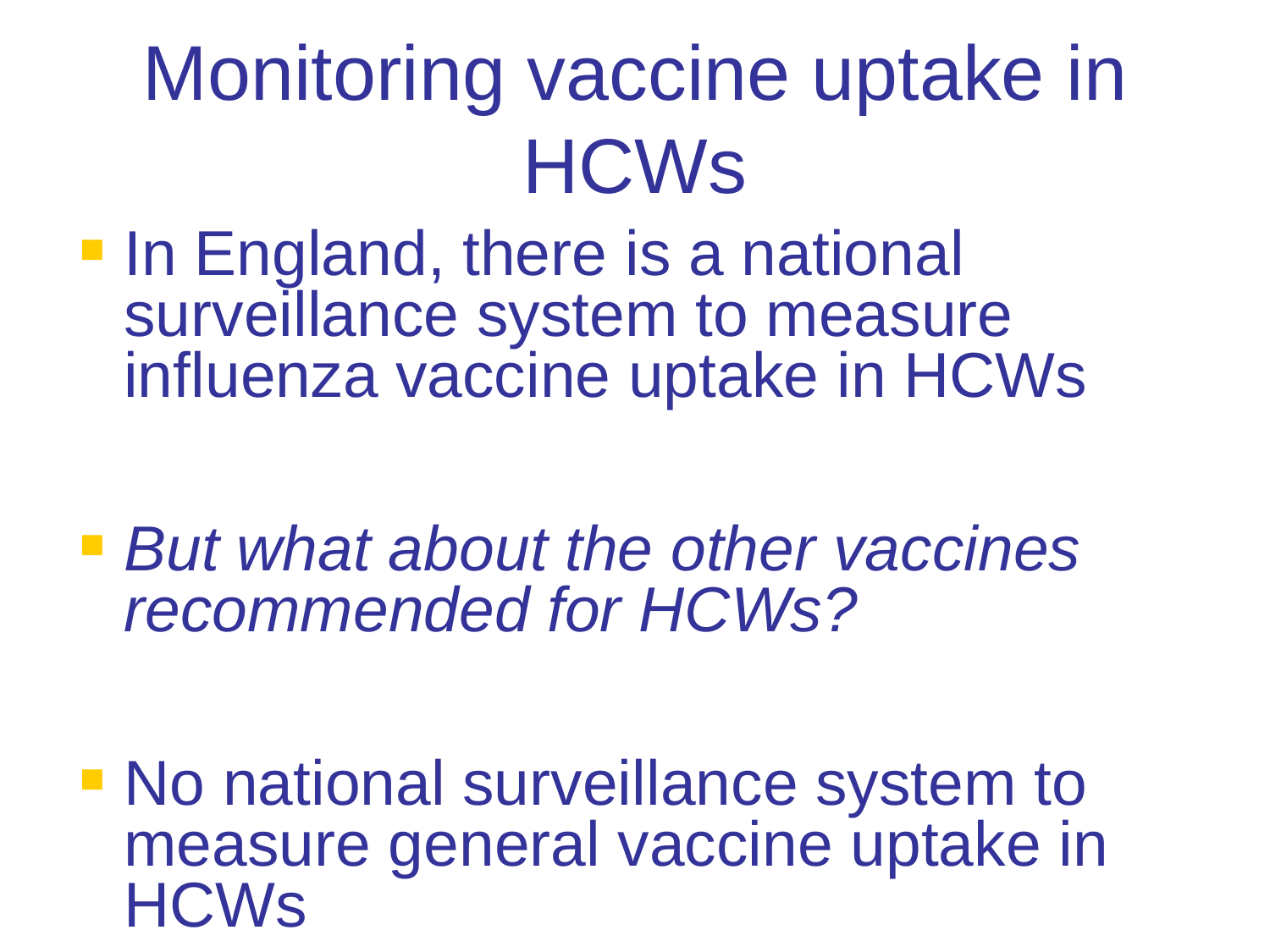# **Objective**

- We conducted a survey of all English Acute and Foundation NHS hospital trusts to:
- 1. Understand how HCWs immunizations are managed
- 2. Determine the feasibility of establishing a national surveillance system for vaccine uptake in HCWs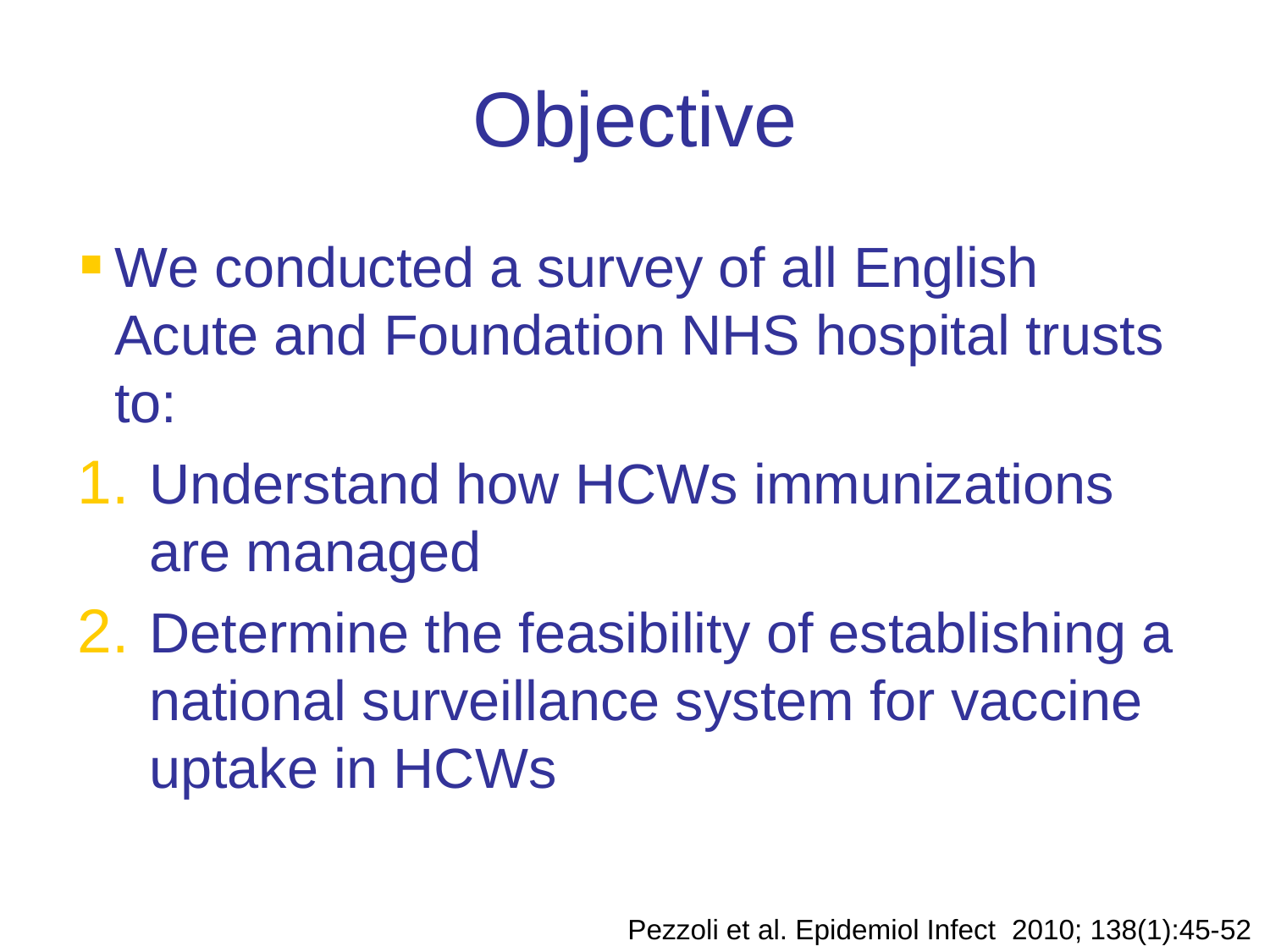# **Methods**

- **Between January and April 2008**
- Questionnaire survey to all 162 NHS Acute and Foundation hospital trusts in England
- 48 questions about staff immunisation policies and data management
- Submitted by email in 2 formats
	- □ MS Word
	- □ Online Form [www.surveymonkey.com](http://www.surveymonkey.com/)
- **Descriptive epidemiology**
- Analytical epidemiology
	- □ We combined influenza vaccine uptake data and responses regarding vaccination policies in place at trust level. Pezzoli et al. Epidemiol Infect 2010; 138(1):45-52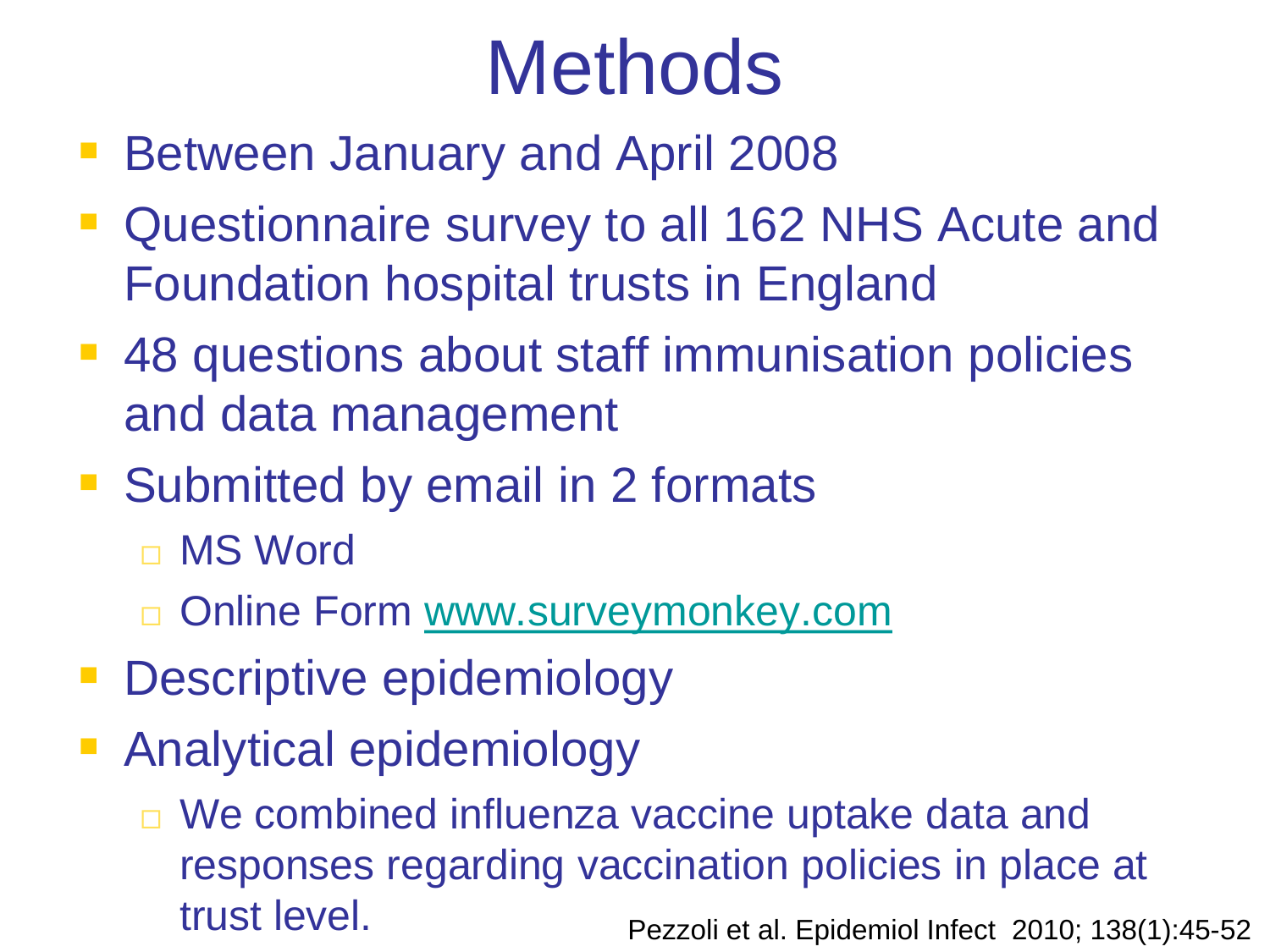### **Results**

- Respondent Trusts: 104/162 (64%)
- **Firm all across England**
- 40% (41/104) Foundation Trusts (i.e. decentralized management system)
- 61% (63/104) Acute Trusts (i.e. Managed directly by the NHS)
- Each trust responsible for 1 to 8 hospitals (median=2)
- Occupational Health (OH) managed by:
	- Own OH Department: 88% (92/104)
	- External (primary care trust or private contractors): 8% (8/104)
	- □ Did not respond: 4% (4/104)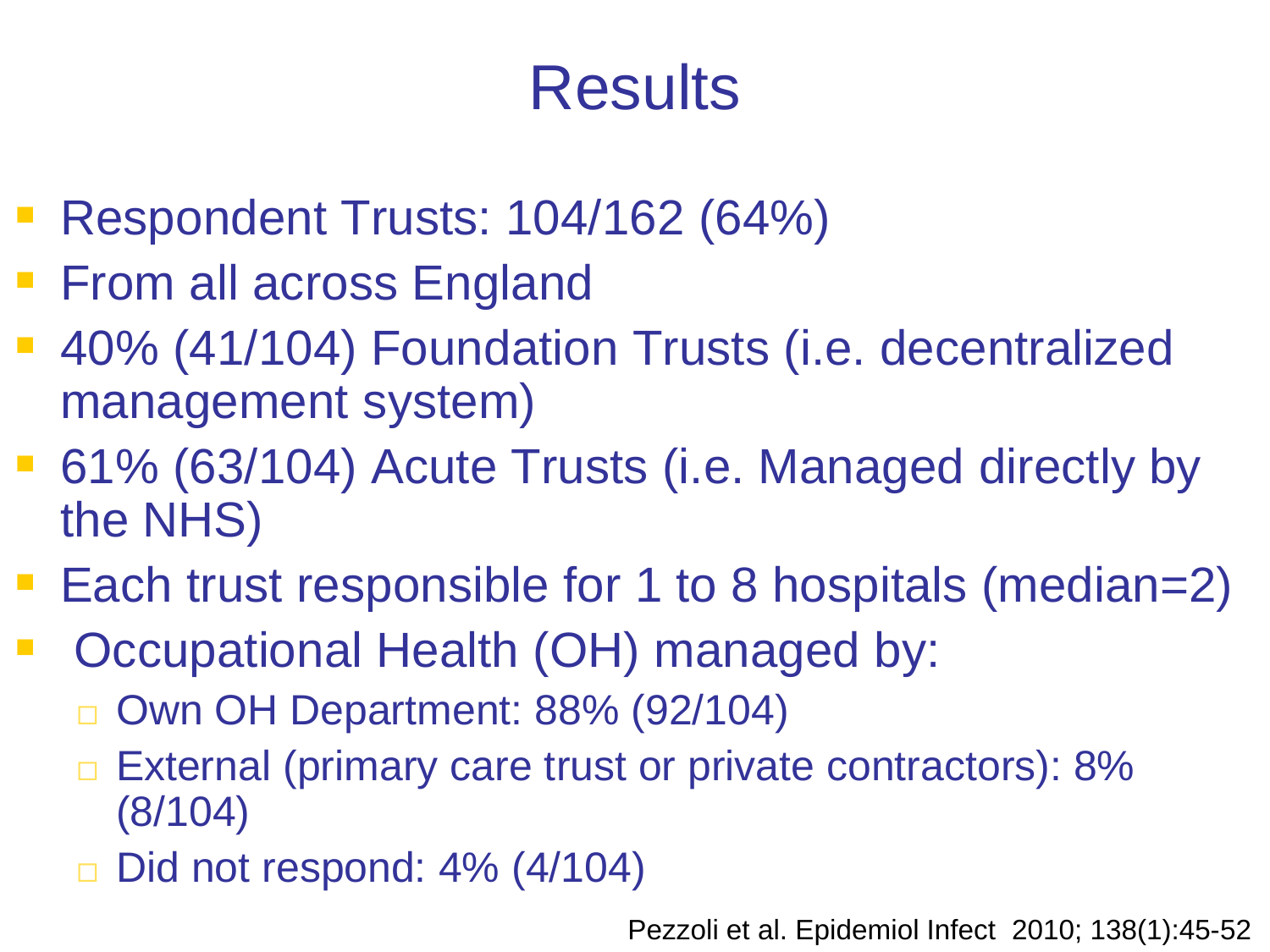### Screening and vaccination

### **Policies for staff immunisations:**

- **82% (85/104): In Place**
- □ 2% (2/104): Not In Place
- □ 16% (17/104): Did not respond

### **Hepatitis B Vaccination**

- □ 88% (91/104): All staff in direct contact with patients blood (i.e. not only staff performing EPPs):
- □ 12% (13/104): Did not respond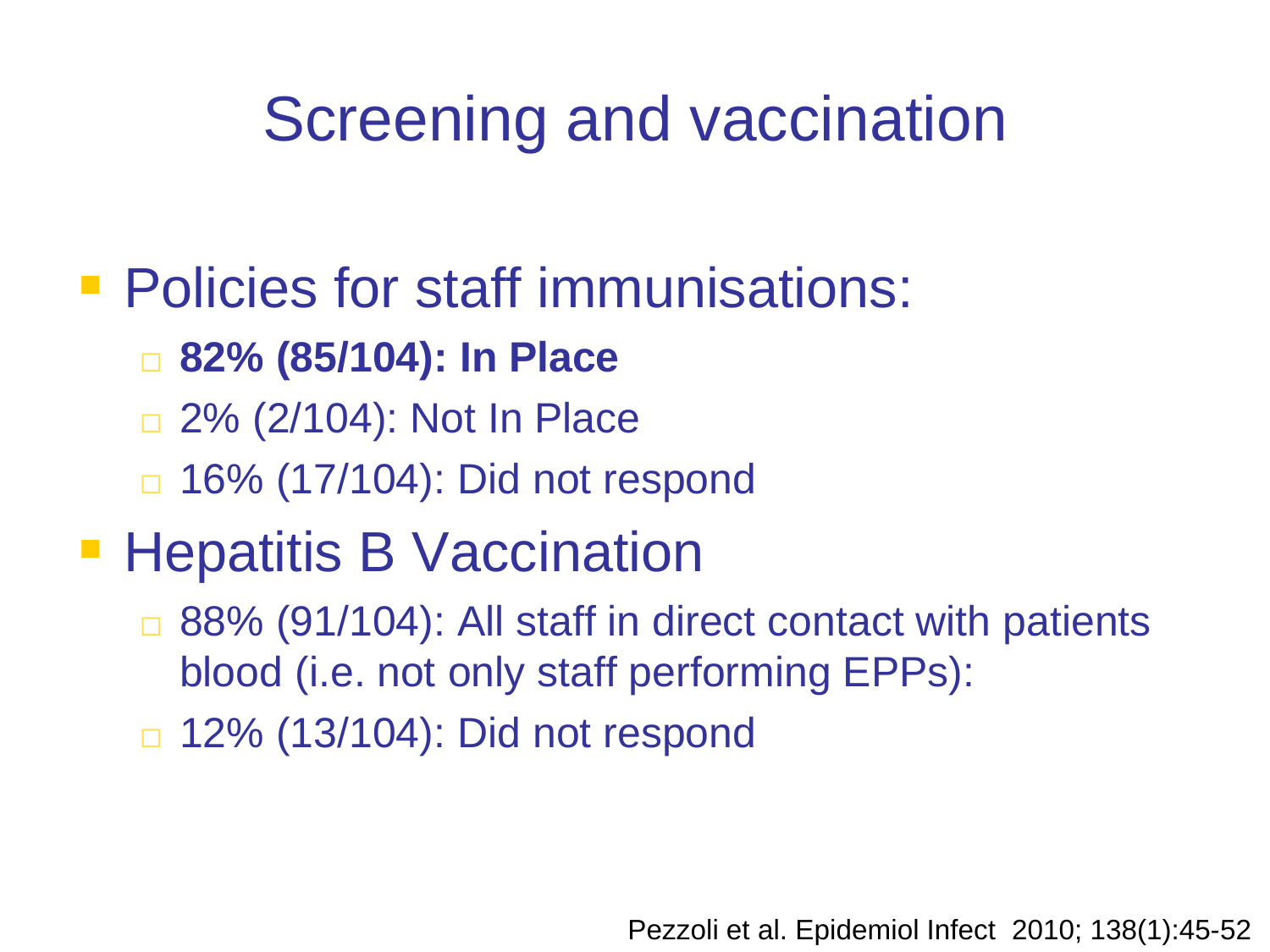#### Vaccines offered to HCWs

#### **N. Hospital Trusts**

|                     | <b>Since</b>   |            |                                                    |  |  |  |
|---------------------|----------------|------------|----------------------------------------------------|--|--|--|
| <b>Vaccine</b>      | <b>No</b>      | <b>Yes</b> | (median year)                                      |  |  |  |
| <b>Hepatitis B</b>  | $\overline{0}$ | 94         | 1989                                               |  |  |  |
| <b>BCG</b>          | 0              | 94         | 1990                                               |  |  |  |
| Flu                 | O              | 94         | 1990                                               |  |  |  |
| <b>MMR</b>          | 0              | 94         | 2005                                               |  |  |  |
| <b>Varicella</b>    |                | 93         | 2004                                               |  |  |  |
| <b>DTIPV</b>        | 14             | 71         | 2000                                               |  |  |  |
| <b>Other</b>        | 9              | 48         |                                                    |  |  |  |
| <b>Hepatitis A</b>  |                | 33         |                                                    |  |  |  |
| <b>Typhoid</b>      |                | 19         |                                                    |  |  |  |
| <b>Meningitis</b>   |                | 9          |                                                    |  |  |  |
| Anthrax             |                | 5          |                                                    |  |  |  |
| <b>Yellow Fever</b> |                | 1          |                                                    |  |  |  |
|                     |                |            | Pezzoli et al. Epidemiol Infect 2010; 138(1):45-52 |  |  |  |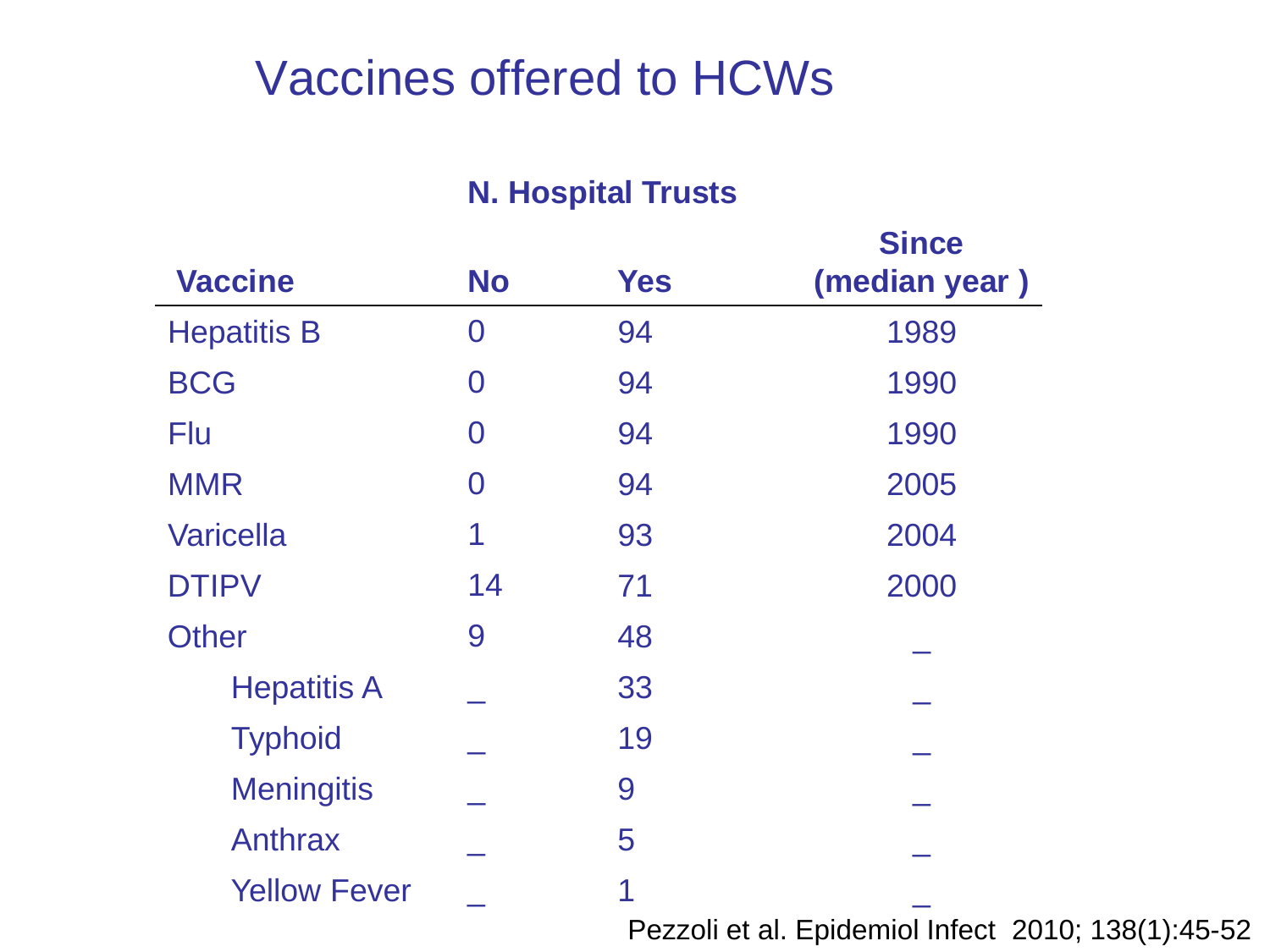### Numerators and denominators

#### Proportion of trusts holding specific information about immunization of HCW (n=104)

| Information recorded                                          | Yes $(\% )$ | No $(\% )$ | Not responded<br>(%) |
|---------------------------------------------------------------|-------------|------------|----------------------|
| All vaccinations in a central database                        | 71 $(68.2)$ | 6(5.8)     | 27(26.0)             |
| All staff eligible for immunizations<br>in a central database | 69(66.4)    | 7(6.7)     | 28(27.0)             |
| Hepatitis B vaccinations                                      | 51 $(49.0)$ | 38(36.5)   | $15(14-4)$           |
| Staff eligible for hepatitis B vaccine                        | 17(16.4)    | 72(69.2)   | $15(14-4)$           |
| Varicella vaccinations                                        | 50 $(48.1)$ | 39(37.5)   | $15(14-4)$           |
| Staff eligible for varicella vaccine                          | 17(16.4)    | 72(69.2)   | $15(14-4)$           |
| <b>MMR</b> vaccinations                                       | 48 $(46.2)$ | 38(36.5)   | $18(17-3)$           |
| Staff eligible for MMR vaccine                                | 16(15.4)    | 73(70.2)   | $15(14-4)$           |
| <b>BCG</b> vaccinations                                       | 39(37.5)    | 16(15.4)   | 49 $(47.1)$          |
| Staff eligible for BCG vaccine                                | 17(16.4)    | $72(69-2)$ | $15(14-4)$           |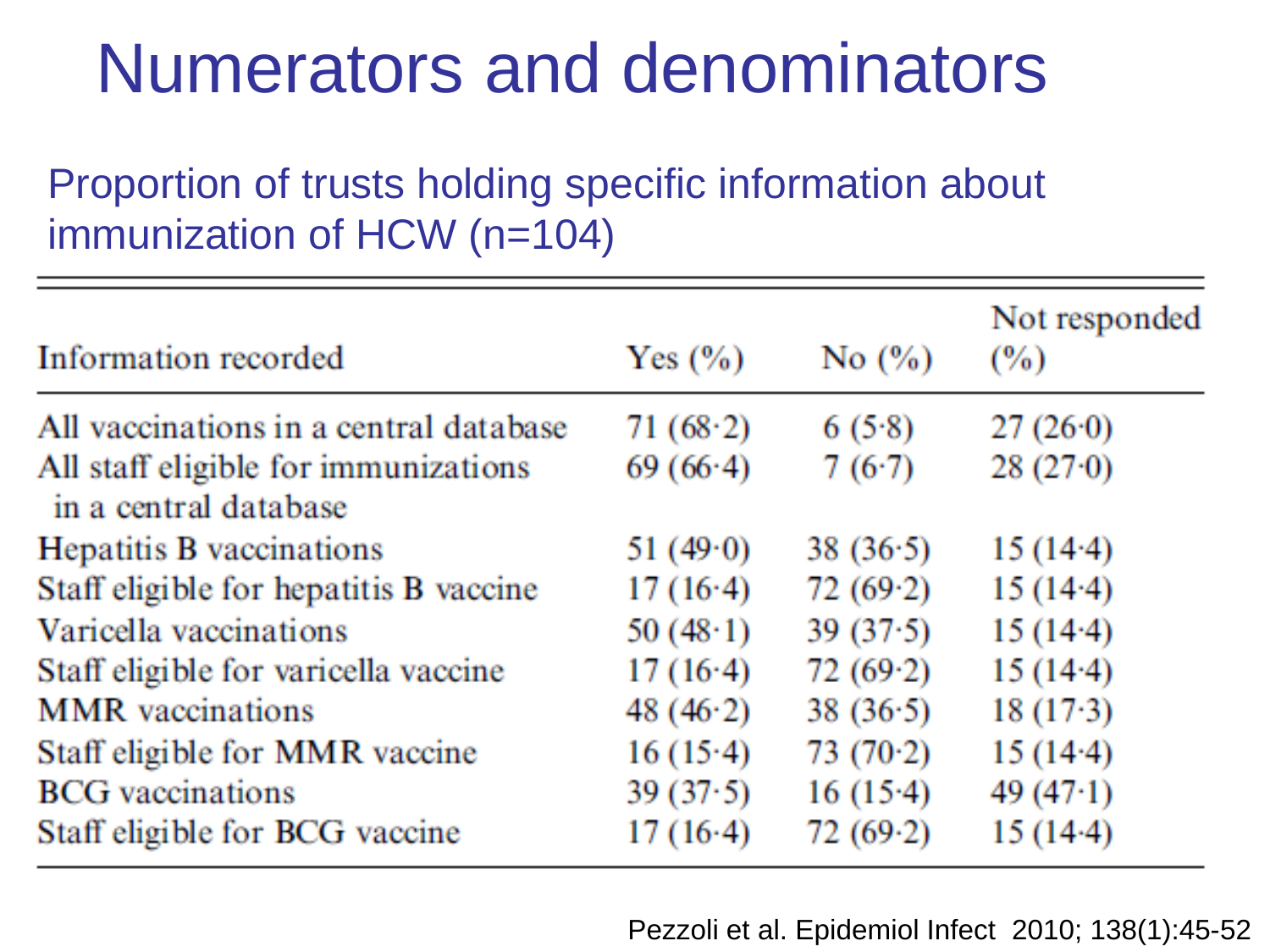### Do you know your numbers?

#### Data available at trust level (n=104)

| Data                                                                                   | Yes $(\% )$ | No $(\% )$ | Not responded<br>$\frac{9}{6}$ |
|----------------------------------------------------------------------------------------|-------------|------------|--------------------------------|
| Number of staff employed                                                               | 88(84.6)    | 2(1.9)     | 14(13.5)                       |
| Number of employees per occupational category                                          | 75(72.1)    | 15(14.4)   | 14(13.5)                       |
| Number of staff performing exposure-prone procedures                                   | 35(33.6)    | 54(51.9)   | 15(14.4)                       |
| Number of staff in direct contact with patients' blood                                 | $15(14-4)$  | 69(66.4)   | 20(19.2)                       |
| Trusts issuing the Smart Card                                                          | $85(81-7)$  | 6(5.8)     | 13(12.5)                       |
| Smart card users that store immunization data in a<br>central database via this system | 38(44.7)    |            |                                |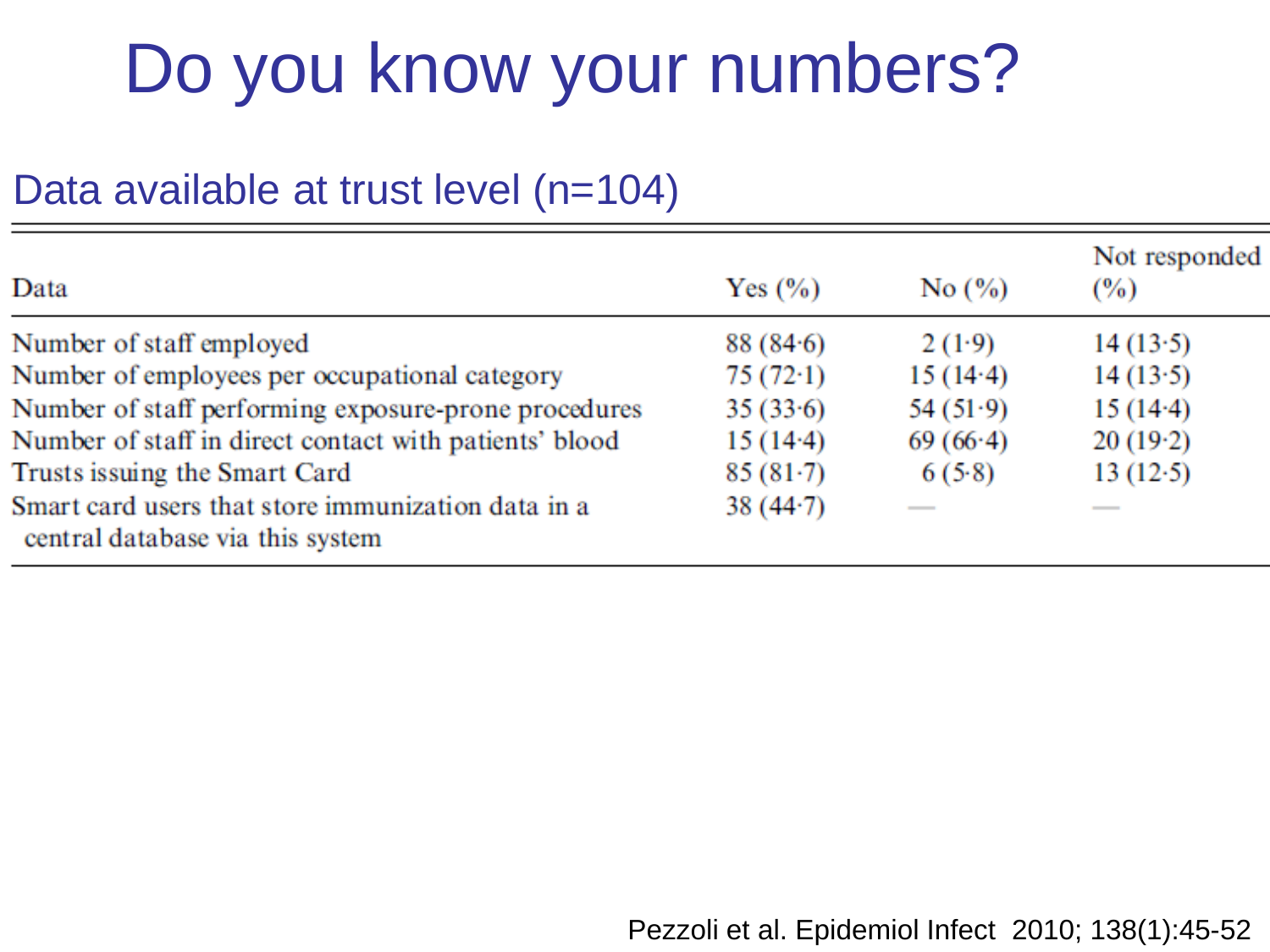### Recording vaccinations

#### OH software

- □ 76% (79/104) use 9 different software packages to manage staff immunisations
	- 35% Cohort, 21% Opas, 11% Excel, 6% Access...
- $\Box$  10% (10/104) do not use any software
- $\Box$  **14% (14/104) did not respond**
- 42% (44/104) would agree to provide data on HCW vaccine coverage
	- □ 64% by an automated system
	- □ 48% by paper format
- 72% (75/104) reported flu vaccine uptake for the 2007/2008 season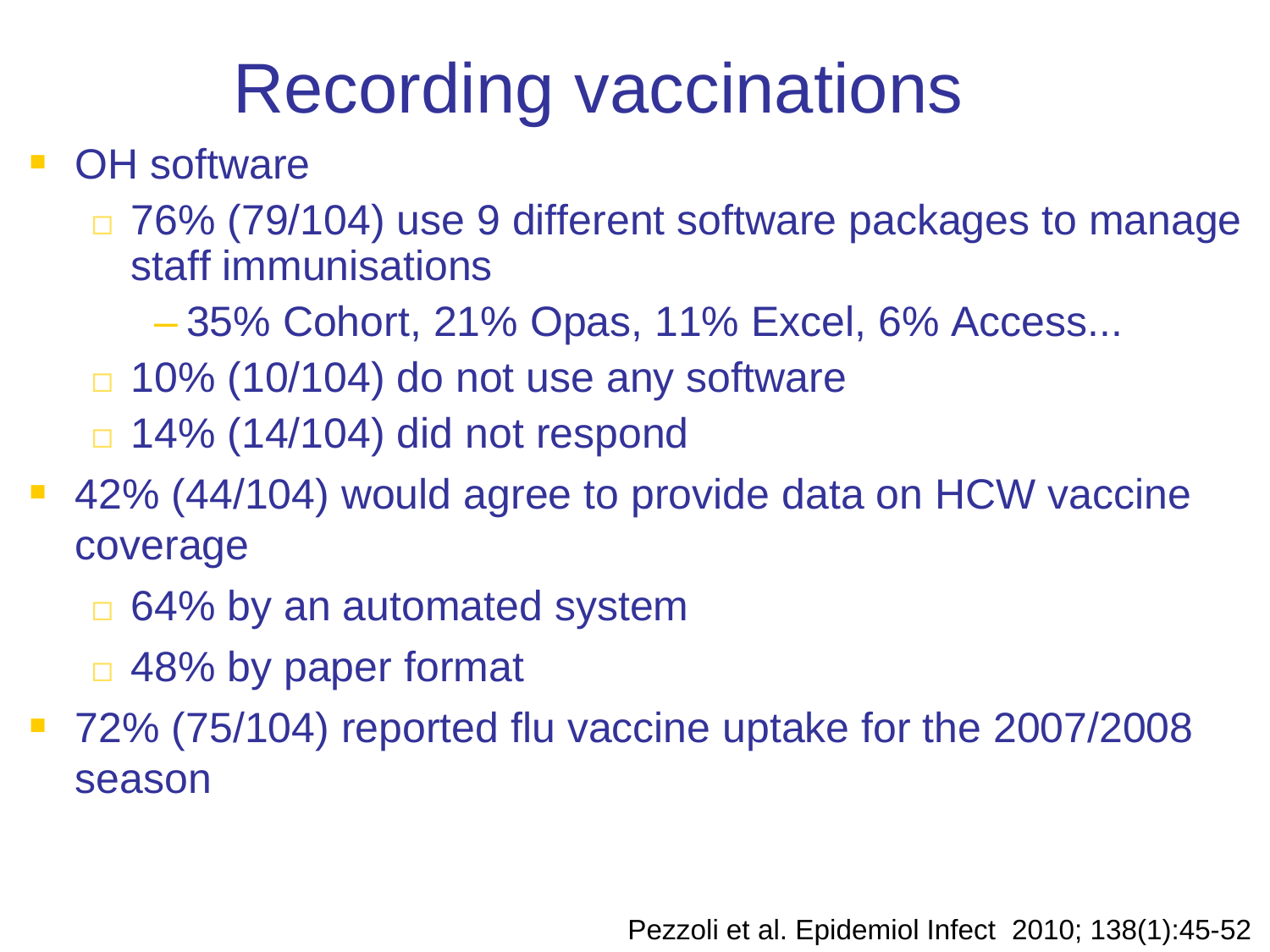# Analytical Epidemiology

- **Trusts reporting influenza vaccine uptake data more likely to** respond to the current study (PR 1.72, 95% CI 1.25–2.38, P<0.001).
- **Trusts responding to our survey had higher influenza vaccine** uptake (mean 15.2, 95% CI 12.9–17.5) compared to nonresponders (mean 11.6, 95% CI 8.7–14.4, P=0.04).
- **Reporting influenza uptake was more frequent in trusts that had** knowledge of the number of staff employed per occupational category (PR 1.4, 95% CI 1.0–2.0, P=0.017).
- **Reporting the use of OH software was also associated with** knowing the number of staff employed in the trust (PR 4.6, 95% CI 1.7–12.8, P<0.001) and the number of staff employed per occupational category (PR 1.8, 95% CI 1.2–2.6, P<0.001).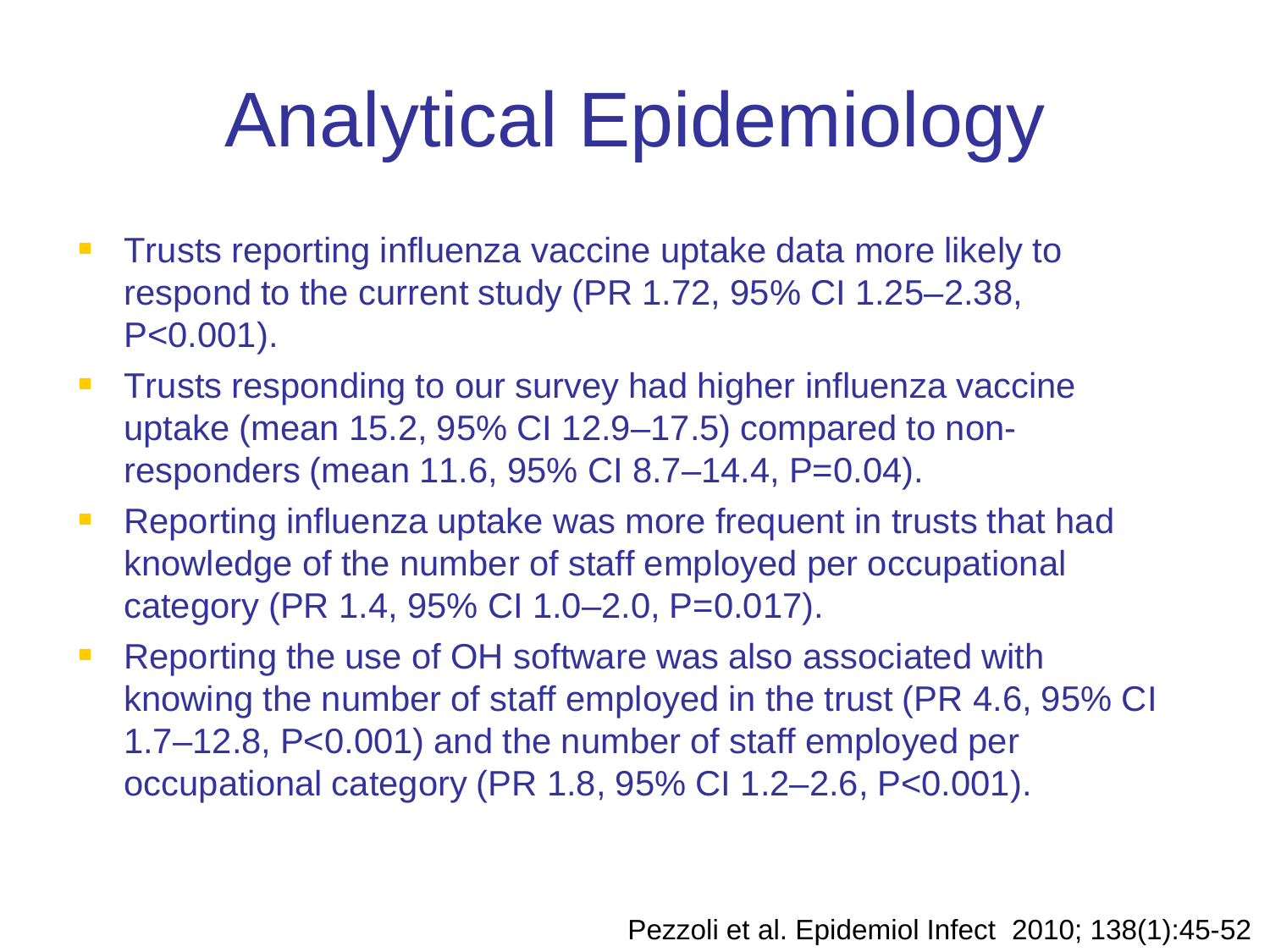# **Discussion**

- **Immunisation policies are widely in place in hospital** trusts
- **Majority keeps information on immunisations in** databases
	- □ Especially on vaccines administered (numerators)
	- □ But also, although in a lower percentage, on staff members eligible for vaccination (denominators)
- **Trusts with "good" systems report higher coverage** 
	- □ "For better immunisation coverage, measure coverage better" (Papania & Rodewald Lancet. 2006 Mar 25;367(9515):965-6.)
- **However:** 
	- □ Considerable variability in the way immunization data is recorded
	- $\Box$  Less than half of hospitals is willing to provide vaccine uptake data to HPA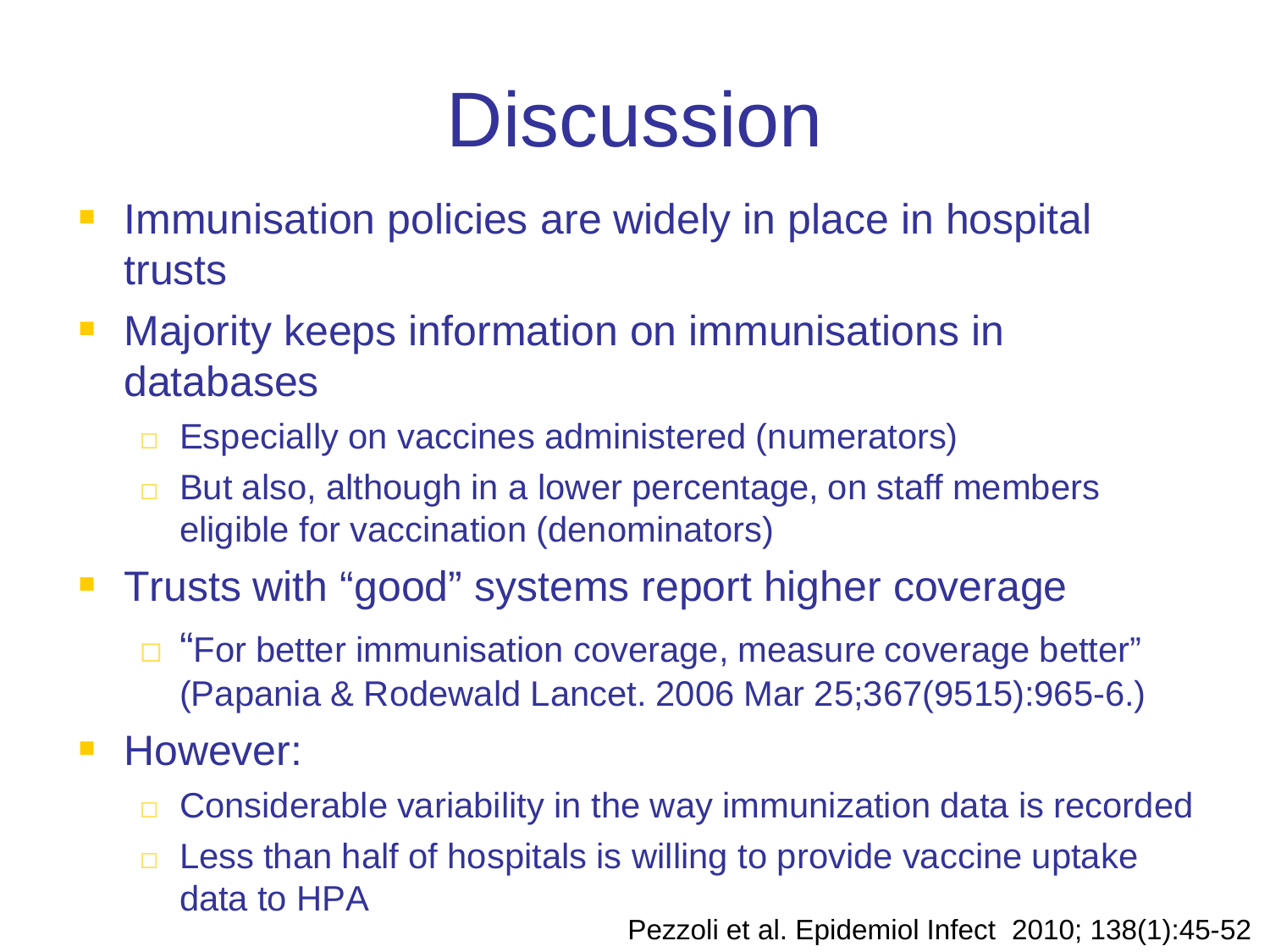# Possible Limitations

- **Although response rate satisfactory, not all** questions were answered
- **Responders may be the "good" hospitals** □ Possibly leading us to overestimate good practice
- **Responding trusts more likely to have** responded also to the influenza vaccine
	- $\Box$  There may be a consistent group of trusts that are not keen to respond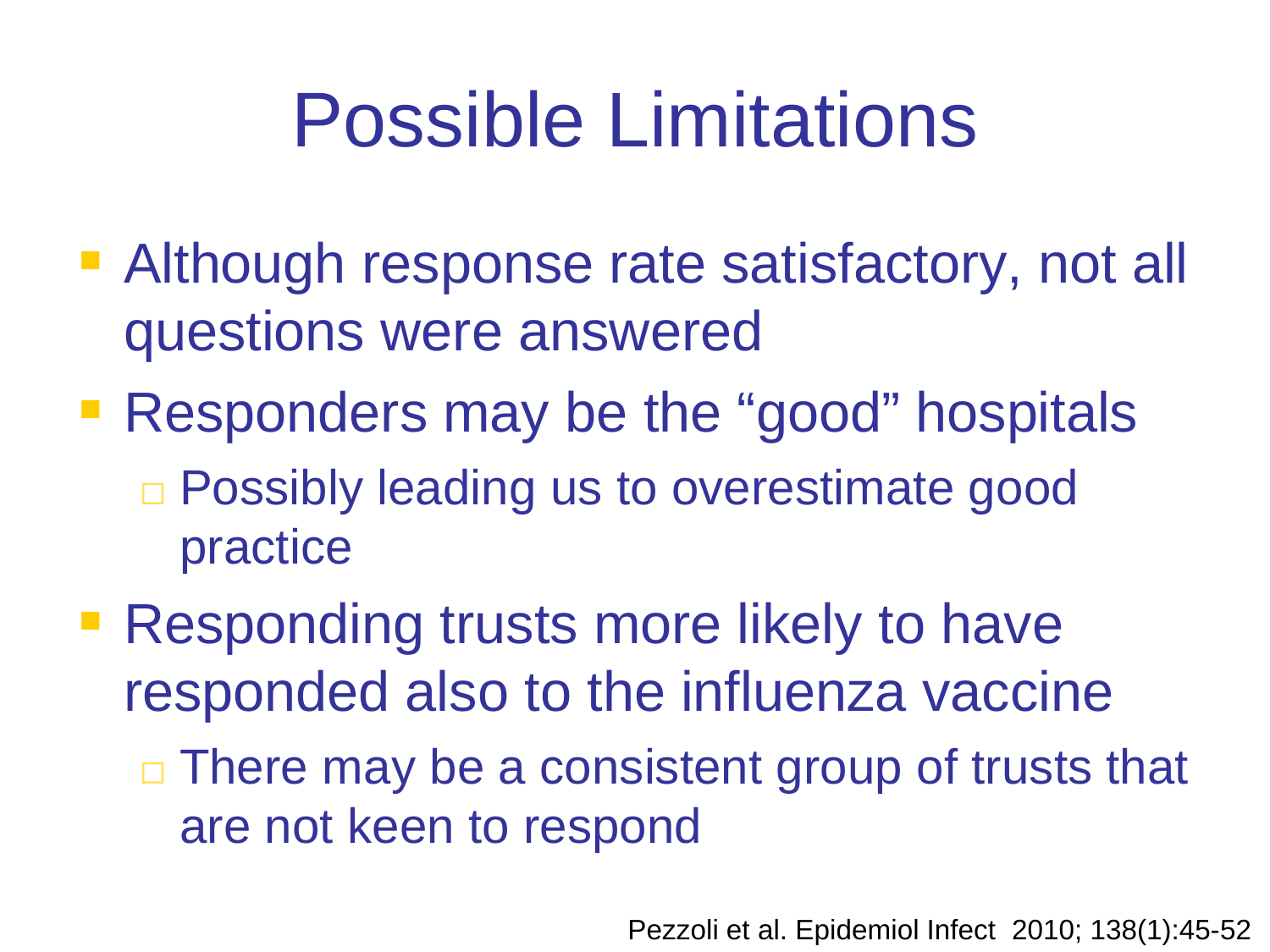## It doesn't apply to me...



Bernard Dixon, Mar 2010, The Lancet Infectious Diseases, Vol. 10 No. 3 p 145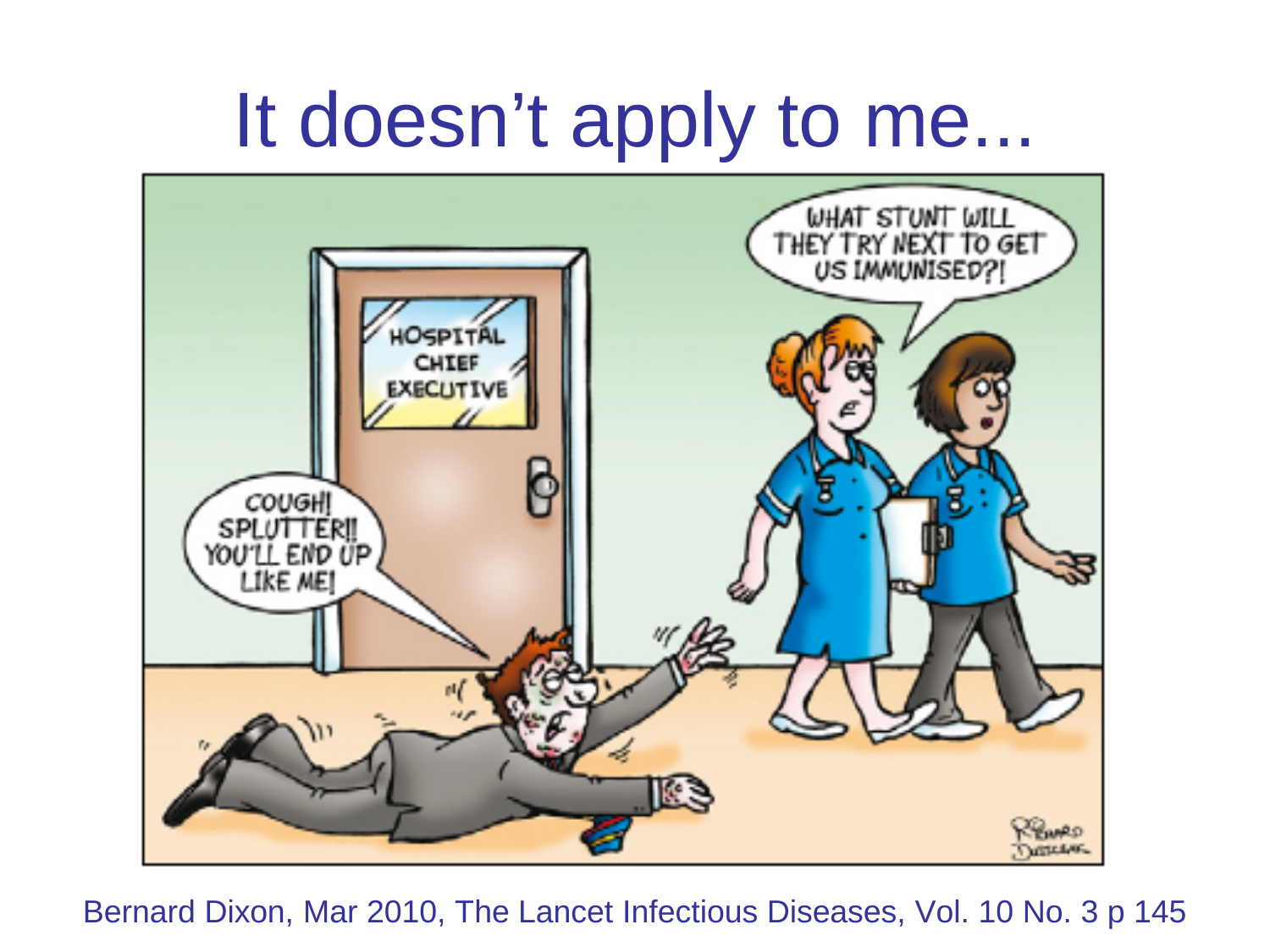# **Conclusions**

- Setting-up a national surveillance system HCWs vaccine uptake is:
	- Possible
	- **D** Technically challenging
- $\blacksquare$  How?
	- □ By encouraging hospitals to record every time they administer a vaccine or screen for protection
	- By using all potential sources of information to determine staff eligibility for vaccination
	- □ By designing a surveillance system which integrates with software packages used in hospitals
	- □ By considering the collection of uptake data in different ways in distinct hospitals